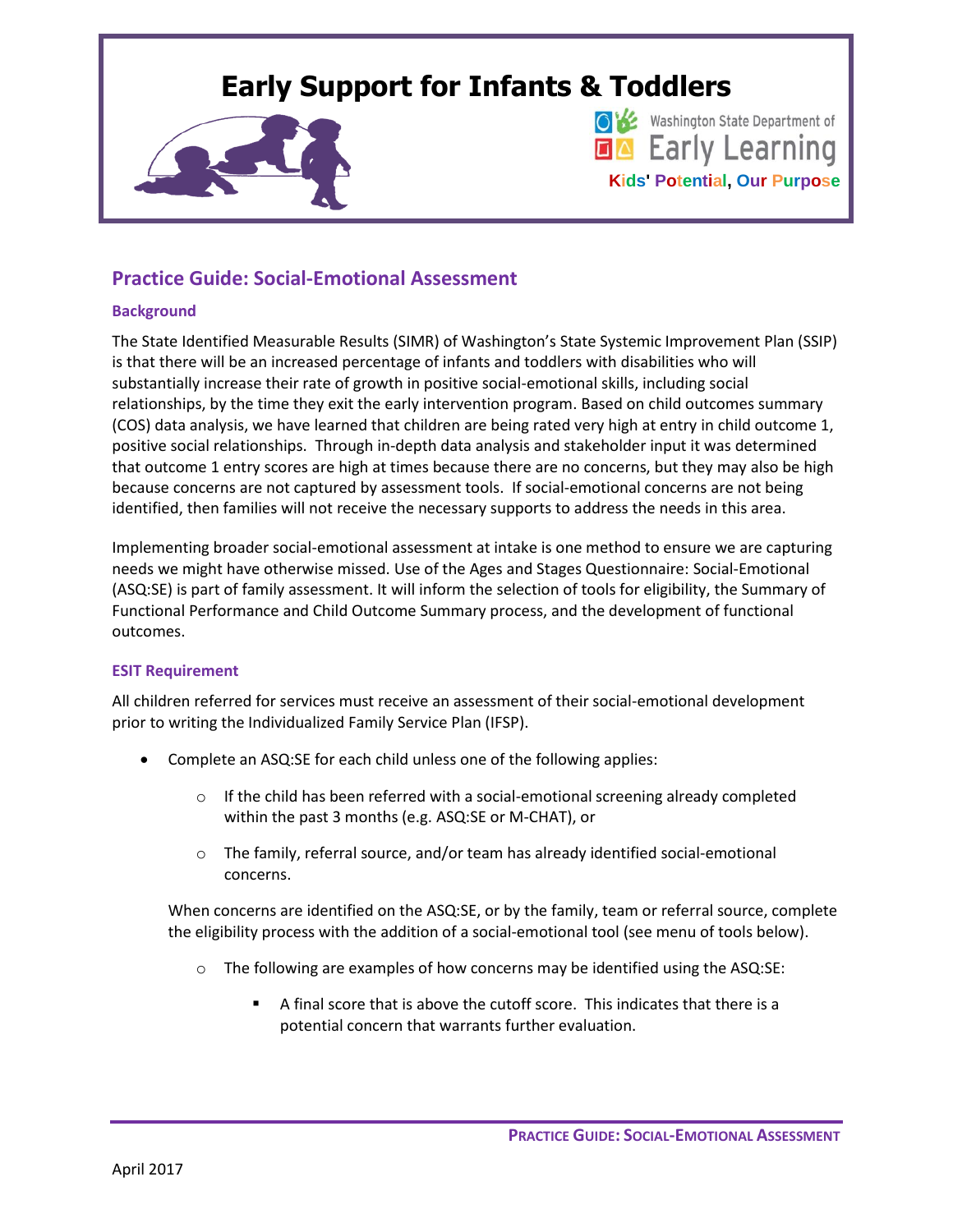- A caregiver may discuss concerns or the team may observe a behavior that is not captured by the ASQ-SE. These concerns can also lead to the use of an additional social-emotional tool by the evaluation team.
- After completing the ASQ:SE, if a more in-depth social-emotional assessment is not warranted, you must still complete the social-emotional section of the standardized tool you are using for eligibility.
- The ASQ:SE must not be used to "screen children out." Because it is not being used for that purpose, an additional consent to screen is not required.
	- $\circ$  If using the tool as a part of an initial screening process, the consent to screen will be adequate.
	- $\circ$  If using the tool as a part of the larger evaluation and assessment process, the consent for evaluation will be adequate and must be signed before administering the ASQ:SE.

#### **Practice Considerations**

#### **Who should complete the ASQ:SE with the family?**

There are two options for completing the tool with families:

- A Family Resources Coordinator (FRC) administers and scores the ASQ:SE and qualified personnel must participate in determining what evaluation tool(s) are used for evaluation. The FRC's primary goal in this case is to gather valuable information which can be used by the evaluation team to determine the level of need. Essential skills for a FRC to be effective in implementing this assessment include:
	- o The ability to be comfortable with challenging conversations, and
	- o Active listening with appropriate follow up questions.
- A qualified personnel, which could include an embedded FRC, administers and scores the ASQ:SE and decides next steps.

Ultimately, the evaluation team will make the decision as to whether or not further social-emotional evaluation is needed. It is important that the interpretation of the results be completed by someone with knowledge of child development. Intake coordinator or other staff who are not a FRC or qualified provider may not administer the ASQ:SE as a part of this process.

#### **When to complete the ASQ:SE**

- Providers must complete the ASQ:SE in person with the family. There may be a need for discussion on some or all of the items so it is important to plan for that possibility in order to get quality responses. It should take 10-20 minutes to administer and 2-3 minutes to score. It is recommended that the results be shared in the same visit but this is not required.
- The ASQ:SE should be done prior to the evaluation because the results may have an impact on who the evaluation team will consist of and what tools will be best for that child and family.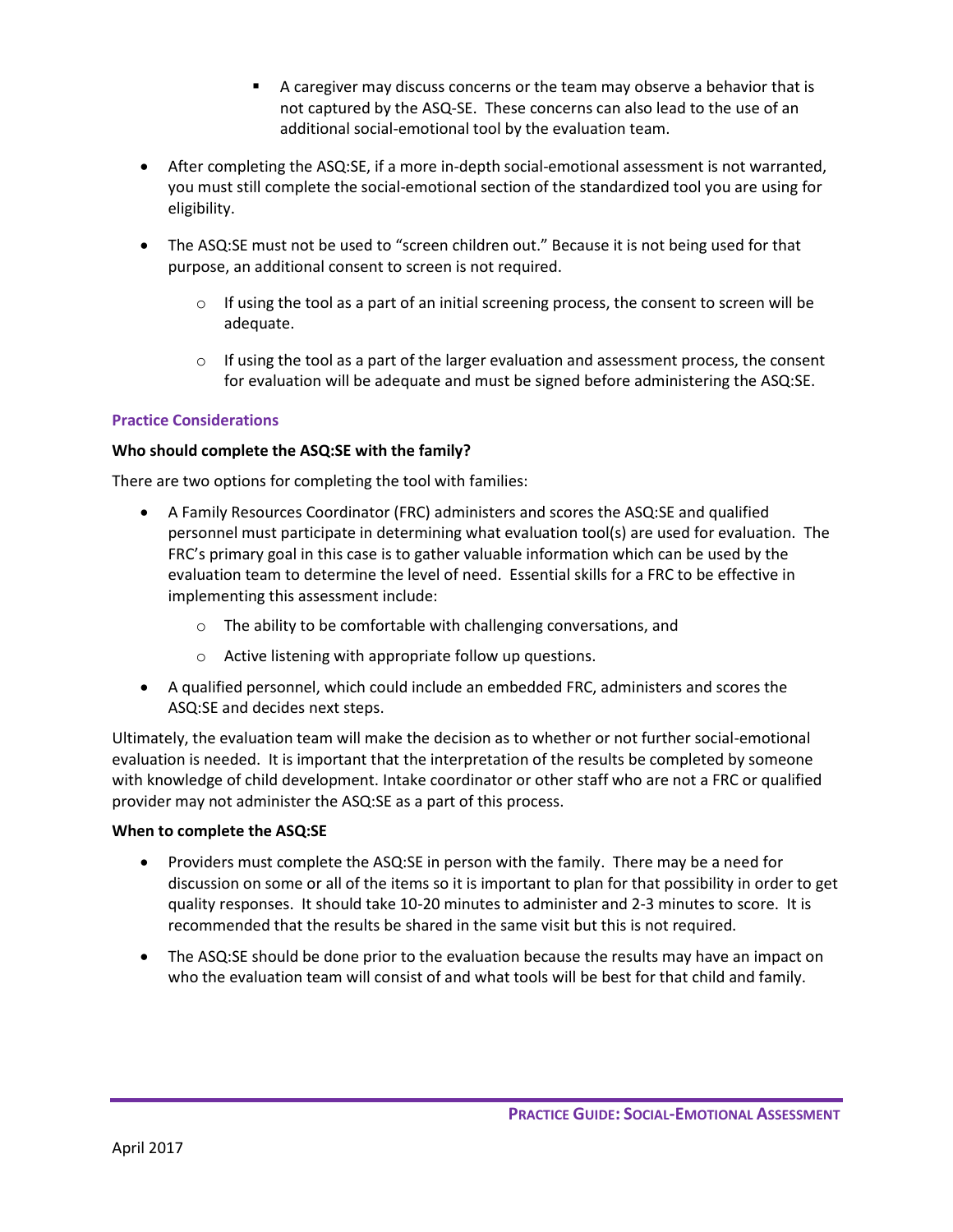#### **Explaining why social-emotional skills are being assessed**

It can be difficult to discuss social-emotional development with a family, especially when that is not an area of concern for them. Having the right words to bring it up can be helpful for providers and the following are examples of how the ASQ:SE might be introduced to families:

- This is something we do with all families,
- We want to learn more about how we can support your child and family,
- We want to learn about your child's strengths, and
- Since all areas of development are connected, it is important for your child to have strong socialemotional skills.

It can also be helpful for caregivers if providers are able to explain what social-emotional skills are and how they relate to other areas of development. For example:

- The more we know about how your child interacts with his peers, caregivers and his environment in different situations will help us to make a plan that is just right for him,
- We can learn a lot about your child based on her style of play and how she reacts to different situations, and
- There may be behaviors that make regular routines difficult. Learning more about your child's social-emotional skills will help us understand what his behaviors are telling us.

#### **Ways to integrate the tool in a culturally sensitive way**

There are cultural differences regarding social-emotional development and behavioral expectations that make it challenging to determine whether or not there is a concern. "When and how to display emotions, how to cope with stress or change, and when it's appropriate to see adult attention are all examples of social behaviors that children learn through their culture" (Steed & Banerjee, 2016). The ASQ:SE was developed using children living in the US and some items may not always be appropriate for families with different cultural backgrounds. There are guidelines available for altering the tool to fit the culture of the children being assessed but these changes must be approved by Brookes publishing. There are, however, other ways to make sure the ASQ:SE is being administered in a culturally sensitive way.

- *Note the items the family may have found confusing or culturally inappropriate\*.* This will not impact the overall score but can be used as support for the interpretation of the results. For example, if eye contact with adults is not encouraged in the family this should be noted and considered when determining next steps.
- *While completing the questionnaire, regularly check with the family to ensure cultural relevance of the items.\* If caregivers express concerns or confusion, make a note on that relevant item.*
- *When working with an interpreter; if you or the family seems confused by an item or their answer does not seem to fit with the question asked, discuss it further with the interpreter to ensure clarity.\**

\*Examples pulled from Brookes recommendations, see Resources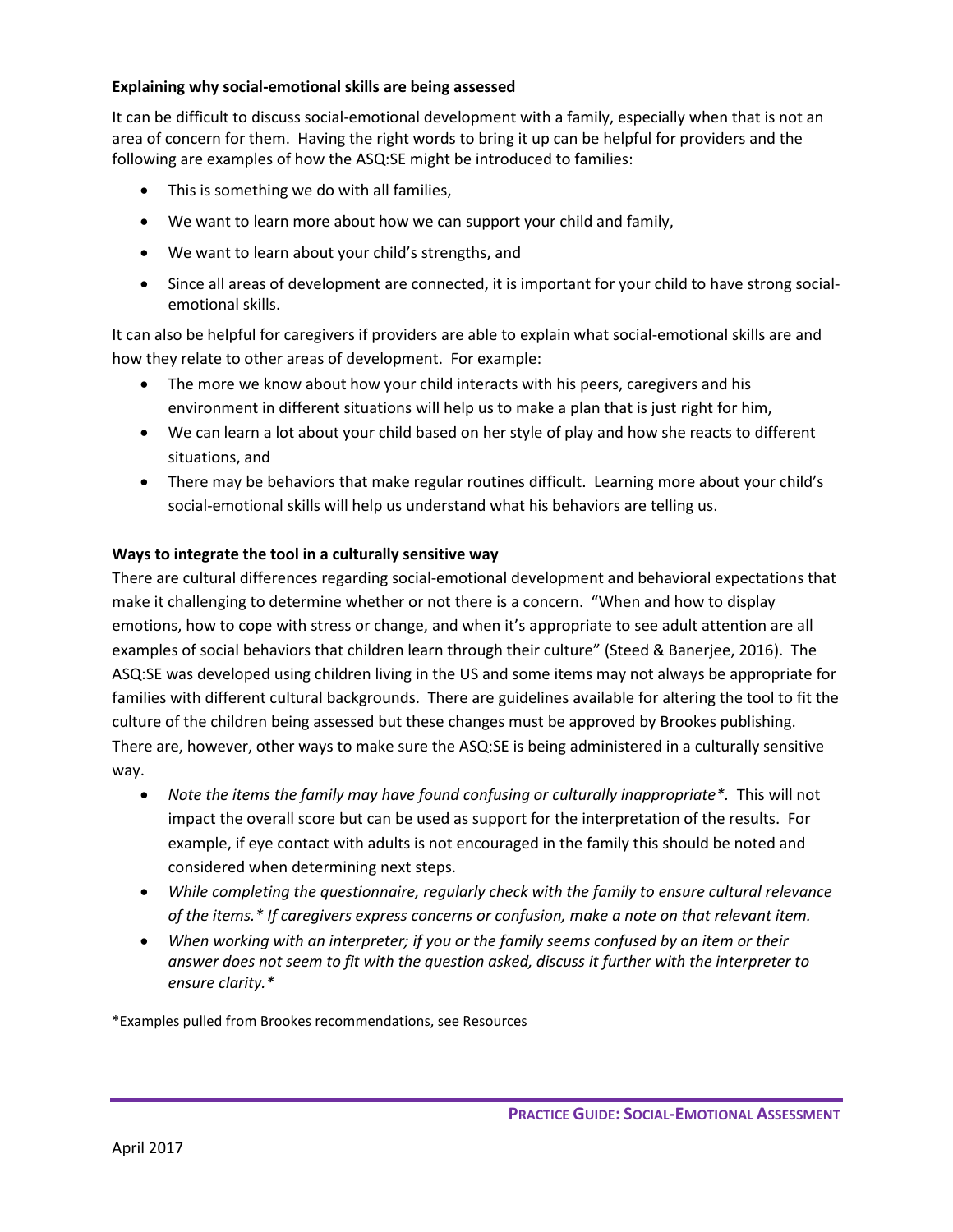#### **Implications of the Results of Social-Emotional assessment**

Once the ASQ:SE is completed, the early intervention team will need to make decisions about the next steps for evaluation. If social-emotional concerns are identified it will be important to choose an evaluation tool that will yield more information for the IFSP team. The menu below lists a number of tools that can be used for social-emotional evaluation and assessment. The team can use the results of the ASQ:SE, as well as clinical opinion based on parent concerns and priorities, to choose a tool that will be the best fit for that child.

Administering the ASQ:SE is intended to increase the identification of infants and toddlers with needs in this area. One implication of this may be an increase in enrollment which may challenge the capacity of EI providers. Another implication is an increase in the number of children served who need specialized services for social-emotional or infant mental health concerns. Further guidance around addressing the social-emotional needs of all children enrolled can be found in the functional outcomes practice guide.

#### **Resources**

- Steed, E. A., & Banerjee, R. (2016). Assessment and Early Identification of Young Children with Social Emotional Difficulties and Behavioral Challenges. *Journal of Intellectual Disability-Diagnosis and Treatment*, *3*(4), 198-204.
- ASQ Guidelines for Cultural and Linguistic Adaptation of ASQ-3 and ASQ:SE. Retrieved from <http://agesandstages.com/resource/guidelines-cultural-linguistic-adaptation-asq-3-asqse/>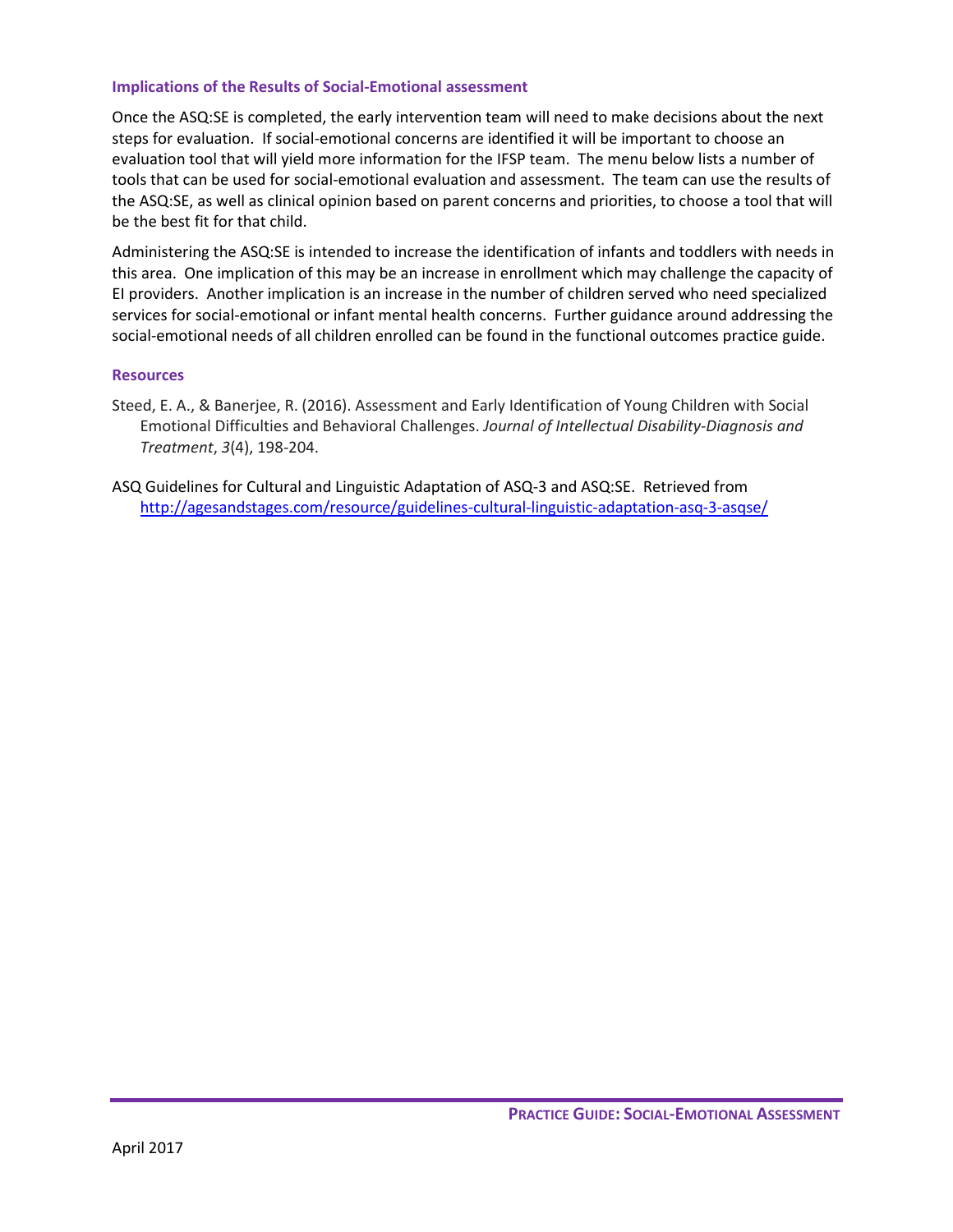# **Early Support for Infants & Toddlers**



**OK** Washington State Department of **Kids' Potential, Our Purpose**

#### **Tool Menu**

| <b>Specialized Social-Emotional Tools</b>                                                                                                          |                                                                                                                                                                                                                                                                                                                  |                        |                                                                                                                                                                                                                                                                                                                                                                   |                                       | <b>Purpose</b>                           |                                  |
|----------------------------------------------------------------------------------------------------------------------------------------------------|------------------------------------------------------------------------------------------------------------------------------------------------------------------------------------------------------------------------------------------------------------------------------------------------------------------|------------------------|-------------------------------------------------------------------------------------------------------------------------------------------------------------------------------------------------------------------------------------------------------------------------------------------------------------------------------------------------------------------|---------------------------------------|------------------------------------------|----------------------------------|
| <b>Name of Tool</b>                                                                                                                                | <b>Description</b>                                                                                                                                                                                                                                                                                               | Time<br><b>Frame</b>   | Administration                                                                                                                                                                                                                                                                                                                                                    | Age<br>Range                          | <b>Standardized</b><br><b>Evaluation</b> | <b>Assessment</b><br><b>Tool</b> |
| <b>BASC-2</b><br>(Behavior<br>Assessment<br>System for<br>Children, 2 <sup>nd</sup> Ed.)                                                           | Can be used for both assessment and<br>intervention planning. A child's specific<br>behaviors are rated on a four-point scale.<br>The Parent Rating Scale measures adaptive<br>and problem behaviors. <sup>3</sup>                                                                                               | $10 - 20$<br>minutes   | Parent or caregiver completes the Parent Rating<br>Scale (PRS) and the administrator completes the<br>Structured Developmental History (SDH).                                                                                                                                                                                                                     | $2 - 21$<br>years, 11<br>months       |                                          | $\boldsymbol{\mathcal{N}}$       |
| <b>Bayley-III-</b><br>Social-<br><b>Emotional</b><br><b>Growth Chart</b><br>(Bayley Scales of<br>Infant and Toddler<br>Development, 3rd<br>$Ed.$ ) | A norm-referenced, standardized<br>assessment subscale.<br>Assesses self-regulation and interest in the<br>world, communicating needs, engaging<br>others and establishing relationships, using<br>emotions in an interactive purposeful<br>manner and using emotional signals or<br>gestures to solve problems. | <b>Not</b><br>reported | Must be trained in administration and<br>analyzing/interpreting results. Has a core battery<br>of five scales: three administered with child<br>interaction (cognitive, motor, language) and two<br>conducted with parent questionnaires (social-<br>emotional, adaptive behavior). Also included:<br>Caregiver Report Form and Behavior Observation<br>Inventory | 1 month<br>to 3<br>years, 6<br>months | $\checkmark$                             | $\overline{\mathbf{v}}$          |
| <b>CBCL</b><br>(Child Behavior<br>Checklist)                                                                                                       | The Child Behavior Checklist for Ages 6 to<br>18 months (CBCL/6-18) is a standardized<br>questionnaire for assessing children's<br>behavioral, emotional, and social problems<br>and competencies. <sup>5</sup>                                                                                                  | <b>Not</b><br>reported | Parent-reported assessment of child's skills. Can<br>be self-administered or administered by an<br>interviewer.                                                                                                                                                                                                                                                   | 18<br>months<br>to 5<br>years         | $\checkmark$                             | $\overline{\mathbf{v}}$          |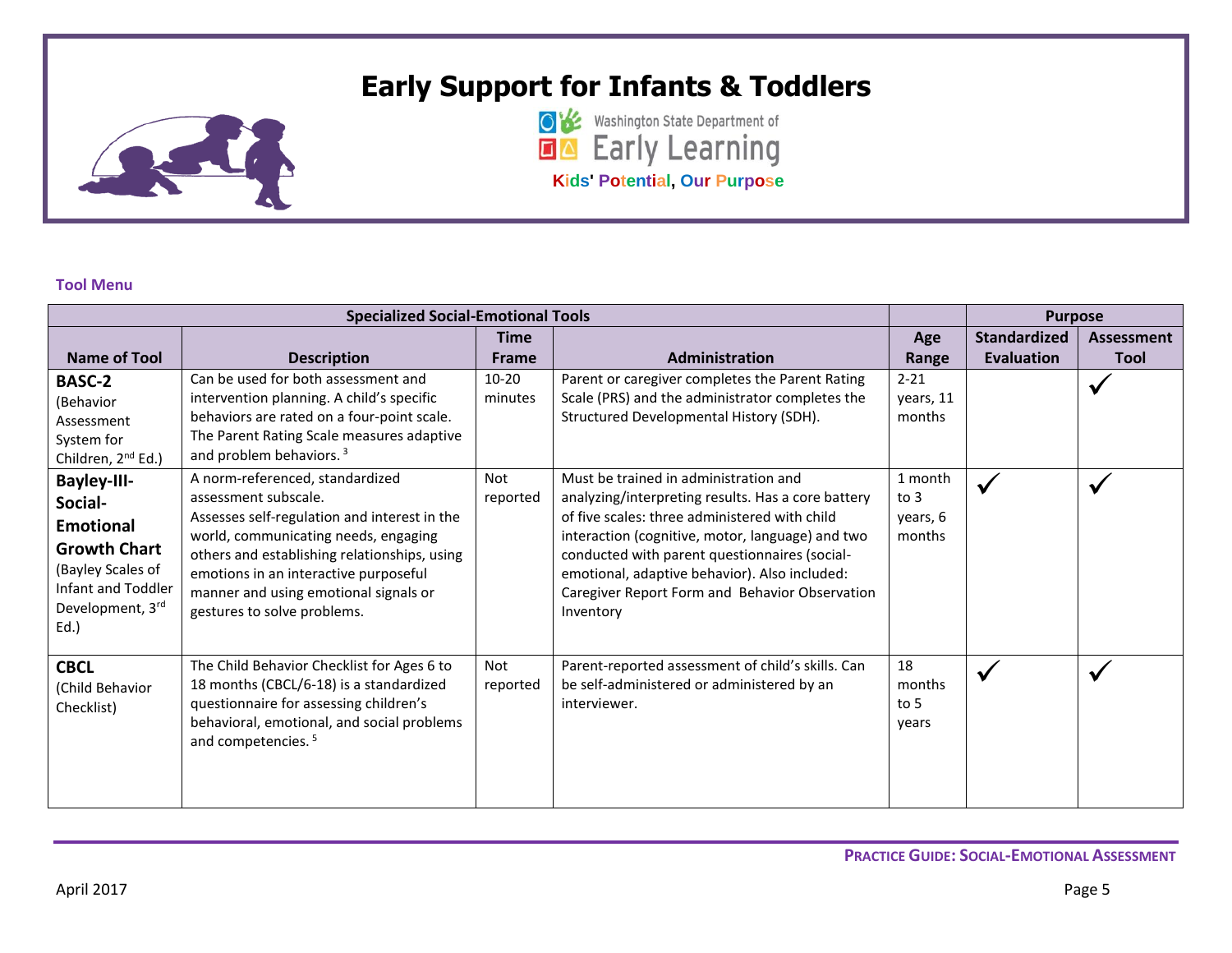| <b>Name of Tool</b>                                                                                                   | <b>Description</b>                                                                                                                                                                                                                                                                                                        | <b>Time</b><br><b>Frame</b>                                                      | Administration                                                                                                                                                                                                                    | Age<br>Range                                                                                                     | <b>Standardized</b><br><b>Evaluation</b>                                                            | <b>Assessment</b><br><b>Tool</b> |
|-----------------------------------------------------------------------------------------------------------------------|---------------------------------------------------------------------------------------------------------------------------------------------------------------------------------------------------------------------------------------------------------------------------------------------------------------------------|----------------------------------------------------------------------------------|-----------------------------------------------------------------------------------------------------------------------------------------------------------------------------------------------------------------------------------|------------------------------------------------------------------------------------------------------------------|-----------------------------------------------------------------------------------------------------|----------------------------------|
| DECA-I/T<br>(Devereux Early<br>Childhood<br>Assessment for<br>Infants and<br>Toddlers)                                | A standardized, norm-referenced, strength-<br>based assessment that assesses protective<br>factors and screens for social and<br>emotional risks in very young children. <sup>1</sup>                                                                                                                                     | Not<br>reported                                                                  | 33 or 36 item assessment completed by parents<br>and caregivers of infants and toddlers, comprising<br>protective factor scales: initiative,<br>attachment/relationship, self-regulation, and a<br>total protective factors scale | <b>DECA</b><br>Infant: 4<br>weeks to<br>18<br>months<br><b>DECA</b><br>Toddler:<br>18<br>months<br>to 3<br>years | $\blacktriangledown$ *A child<br>can meet<br>eligibility<br>criteria with a<br>DECA-I/T<br>subscale | $\checkmark$                     |
| <b>ITSEA</b> (Infant<br><b>Toddler Social</b><br>Emotional<br>Assessment)                                             | Focuses on competencies, as well as<br>deficits, and relies on input from the parent<br>and childcare provider. Use the BITSEA to<br>quickly identify possible developmental<br>delays, followed by the ITSEA to provide in-<br>depth analysis and intervention guidance. <sup>1</sup>                                    | ITSEA:<br>25-30<br>mins                                                          | Qualified administrator completes the assessment<br>forms, which cover 17 subscales that address 4<br>domains: Externalizing, Internalizing,<br>Dysregulation, and Competence                                                     | 12<br>months<br>to 3<br>years                                                                                    |                                                                                                     |                                  |
| <b>PICCOLO</b><br>(Parenting<br>Interactions with<br>Children: Checklist<br>of Observations<br>Linked to<br>Outcomes) | A checklist of 29 observable<br>developmentally supportive parenting<br>behaviors with children ages 10-47 months<br>in four domains. PICCOLO helps<br>practitioners observe a wide range of<br>parenting behaviors that help children<br>develop over time-an approach known as<br>developmental parenting. <sup>7</sup> | Scored<br>from a<br>$10-$<br>minute<br>observati<br>on, live<br>or from<br>video | Family support professionals such as home<br>visitors, child development specialists, family<br>educators, etc. can complete the PICCOLO                                                                                          | 10<br>months<br>to 3<br>years, 11<br>months                                                                      |                                                                                                     |                                  |
| <b>Sensory Profile</b><br>$\mathbf{2}$                                                                                | A family of assessments provides you with<br>standardized tools to help evaluate a child's<br>unique sensory processing patterns from a<br>position of strengths, providing deeper<br>insight to help you customize the next<br>steps of intervention. <sup>10</sup>                                                      | $5 - 20$<br>minutes                                                              | Standardized forms are completed by caregivers<br>and teachers, who are in the strongest position to<br>observe the child's response to sensory<br>interactions that occur throughout the day.                                    | Birth to<br>14 years,<br>11<br>months                                                                            |                                                                                                     |                                  |